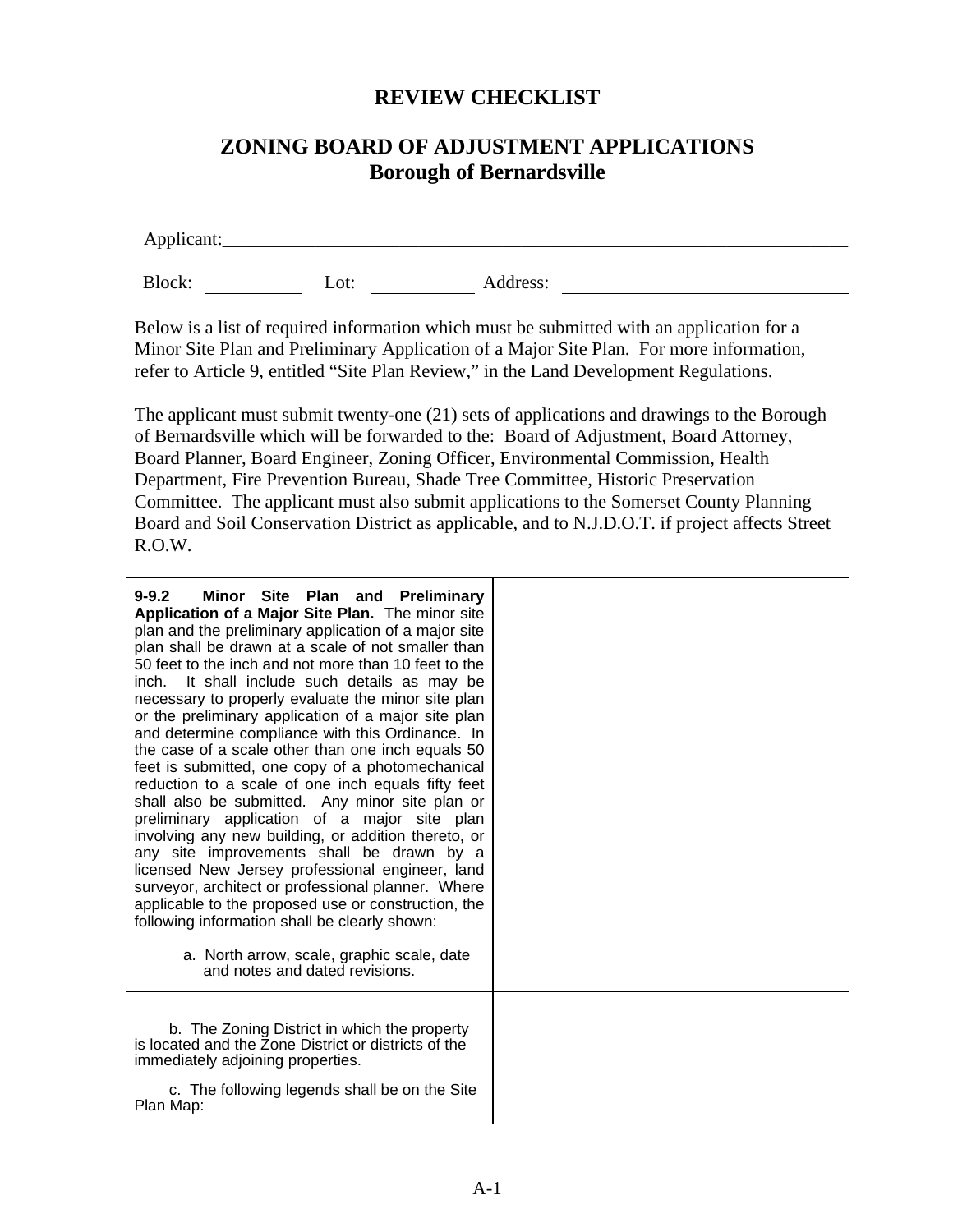|            |                              | Lot ________ Block _______ Zone_____                                                                                                                                                                                                                                |                    |        |
|------------|------------------------------|---------------------------------------------------------------------------------------------------------------------------------------------------------------------------------------------------------------------------------------------------------------------|--------------------|--------|
|            |                              | Date _____________Scale ____________                                                                                                                                                                                                                                |                    |        |
|            |                              |                                                                                                                                                                                                                                                                     |                    |        |
|            |                              | 2. I consent to the filing of this Site Plan<br>with the Planning Board of Bernardsville.                                                                                                                                                                           |                    |        |
|            |                              | (Owner) (Address) (Phone No.)                                                                                                                                                                                                                                       |                    | (Date) |
|            | information are correct.     | 3. I hereby certify that I have prepared<br>this Site Plan and that all dimensions and                                                                                                                                                                              |                    |        |
|            |                              | (Name) (Address) (Title & License No.)                                                                                                                                                                                                                              |                    |        |
|            | under my jurisdiction.       | 4. I have reviewed this Site Plan and<br>certify that it meets all codes and ordinances                                                                                                                                                                             |                    |        |
|            |                              | (Date) (Borough Engineer)                                                                                                                                                                                                                                           |                    |        |
|            | codes and ordinances.        | 5. To be signed before issuance of a<br>building permit: I hereby certify that all the<br>required improvements have been installed or a<br>bond posted in compliance with all applicable<br>(If improvements installed) ____________                               | (Borough Engineer) |        |
| (Date)     |                              |                                                                                                                                                                                                                                                                     |                    |        |
|            |                              |                                                                                                                                                                                                                                                                     |                    |        |
|            |                              |                                                                                                                                                                                                                                                                     | (Date)             |        |
|            |                              | Building Permit Issued ______________________                                                                                                                                                                                                                       |                    |        |
| (Date)     |                              |                                                                                                                                                                                                                                                                     |                    |        |
|            | Preliminary ____________     | 6. Approved by the (Approving Agency)                                                                                                                                                                                                                               | Final ____________ |        |
| (Chairman) |                              | (Date)                                                                                                                                                                                                                                                              | (Secty.)           | (Date) |
| power.     |                              | d. All existing and proposed signs and their<br>size, nature of construction and location, and all<br>existing and proposed exterior lighting, including<br>size, nature of construction, location, height, the<br>area and direction of illumination and the lumen |                    |        |
|            | be dedicated to the Borough. | e. Rights-of-way, easements and all lands to                                                                                                                                                                                                                        |                    |        |
|            |                              | f. The entire property in question, even<br>though only a portion of said property is involved<br>in the site plan provided, however, where it is<br>physically impossible to show the entire property<br>on the required sheet, a key map is permitted.            |                    |        |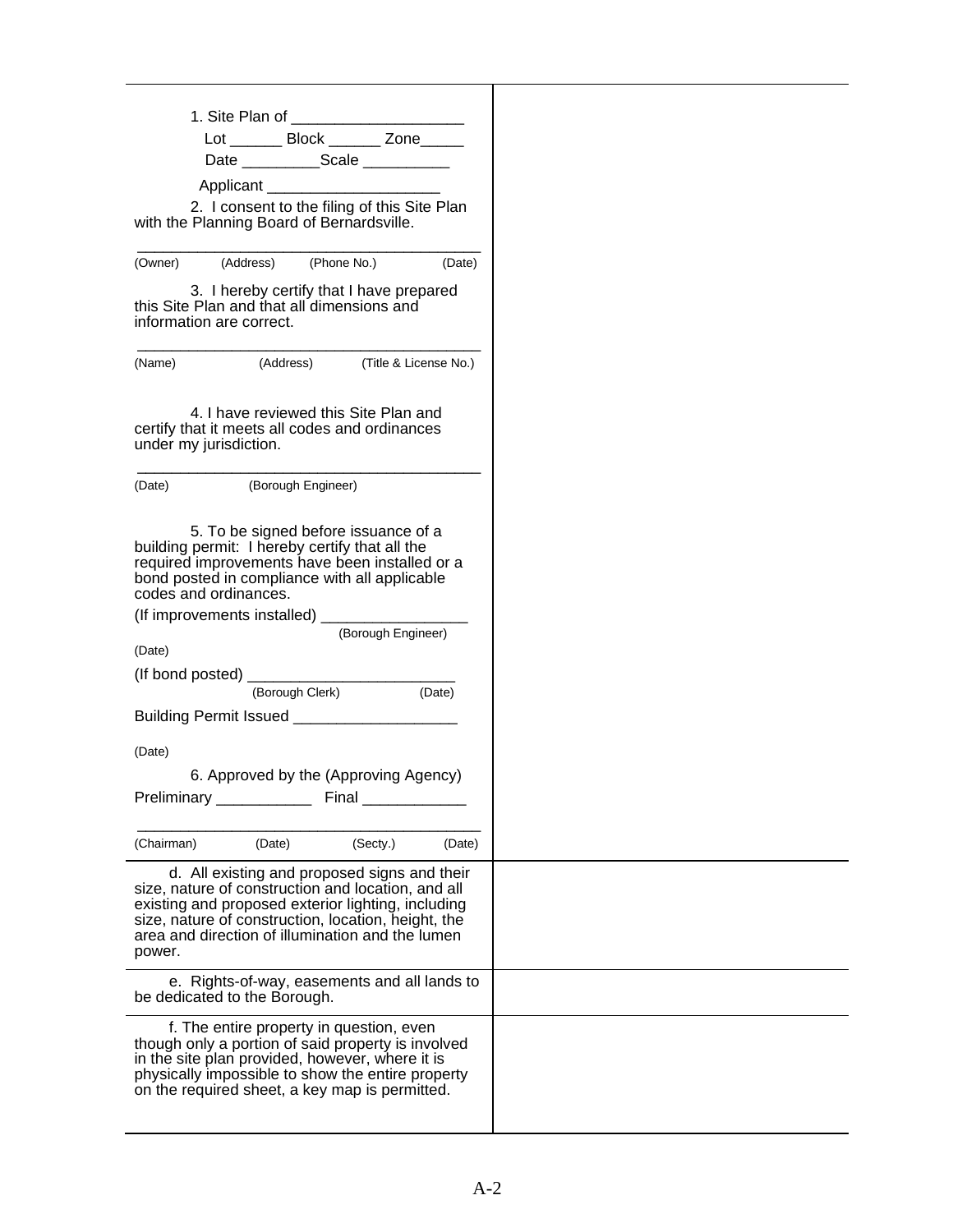| g. All abutting streets and property lines<br>within 500 feet of the affected property.                                                                                                                                                                                                                                                                                                                                                                                                                                                           |  |
|---------------------------------------------------------------------------------------------------------------------------------------------------------------------------------------------------------------------------------------------------------------------------------------------------------------------------------------------------------------------------------------------------------------------------------------------------------------------------------------------------------------------------------------------------|--|
| h. Indication of sanitary disposal system.                                                                                                                                                                                                                                                                                                                                                                                                                                                                                                        |  |
| i. Area of the lot and all lot line dimensions.                                                                                                                                                                                                                                                                                                                                                                                                                                                                                                   |  |
| j. Survey Map, and metes and bounds<br>description signed, sealed and certified by a<br>Licensed Land Surveyor of New Jersey, showing<br>boundaries of the properties, lines and all existing<br>streets and roads, easements, rights-of-way.<br>These shall be dimensioned and where applicable,<br>referenced as to direction and purpose. All<br>distances shall be in feet and hundredths of a foot.<br>All angles shall be given to the nearest ten (10)<br>seconds or closer. The error of closure shall not<br>exceed one in ten thousand. |  |
| k. Location of off-street parking areas<br>showing proposed parking, sidewalks and loading<br>spaces, with dimensions, width or proposed<br>access drives and aisles and traffic circulation.                                                                                                                                                                                                                                                                                                                                                     |  |
| I. Existing and proposed contours of the<br>property and for 100 feet outside the property at 2-<br>foot intervals when new buildings or parking areas<br>are proposed. If only a portion of the property is<br>being developed, contours need only be shown for<br>said portion and 100 feet beyond.                                                                                                                                                                                                                                             |  |
| m. Elevations at the corners of all proposed<br>buildings and paved areas and at property corners<br>if new buildings or paved areas are proposed.                                                                                                                                                                                                                                                                                                                                                                                                |  |
| n. Tentative building floor plans and front,<br>rear and side building elevation drawings showing<br>building materials. Said plans shall be at a scale<br>of not less than $1/8$ " = 1'. Said plans shall be<br>drawn by a licensed architect.                                                                                                                                                                                                                                                                                                   |  |
| o. Specifications for and location of pro-<br>posed surface paving and curbing.                                                                                                                                                                                                                                                                                                                                                                                                                                                                   |  |
| p. Location of all structures on any abutting<br>property within 300 feet of the property in<br>question.                                                                                                                                                                                                                                                                                                                                                                                                                                         |  |
| q. Existing streams, brooks, or other natural<br>or manmade drainage facilities when pertinent to<br>any proposed construction on the lot.                                                                                                                                                                                                                                                                                                                                                                                                        |  |
| r. Proposed storm drainage facilities, water<br>mains, sanitary sewer lines, water wells, waste<br>disposal systems and other such proposed<br>construction on the lot, as well as existing facilities<br>of this nature when pertinent to any proposed use<br>or construction.                                                                                                                                                                                                                                                                   |  |
| s. Certification from the Tax Collector that no<br>taxes or assessments for local improvements are<br>due or delinquent on the subject property.                                                                                                                                                                                                                                                                                                                                                                                                  |  |
| t. All fences, walls, sidewalks or similar<br>features to be provided.                                                                                                                                                                                                                                                                                                                                                                                                                                                                            |  |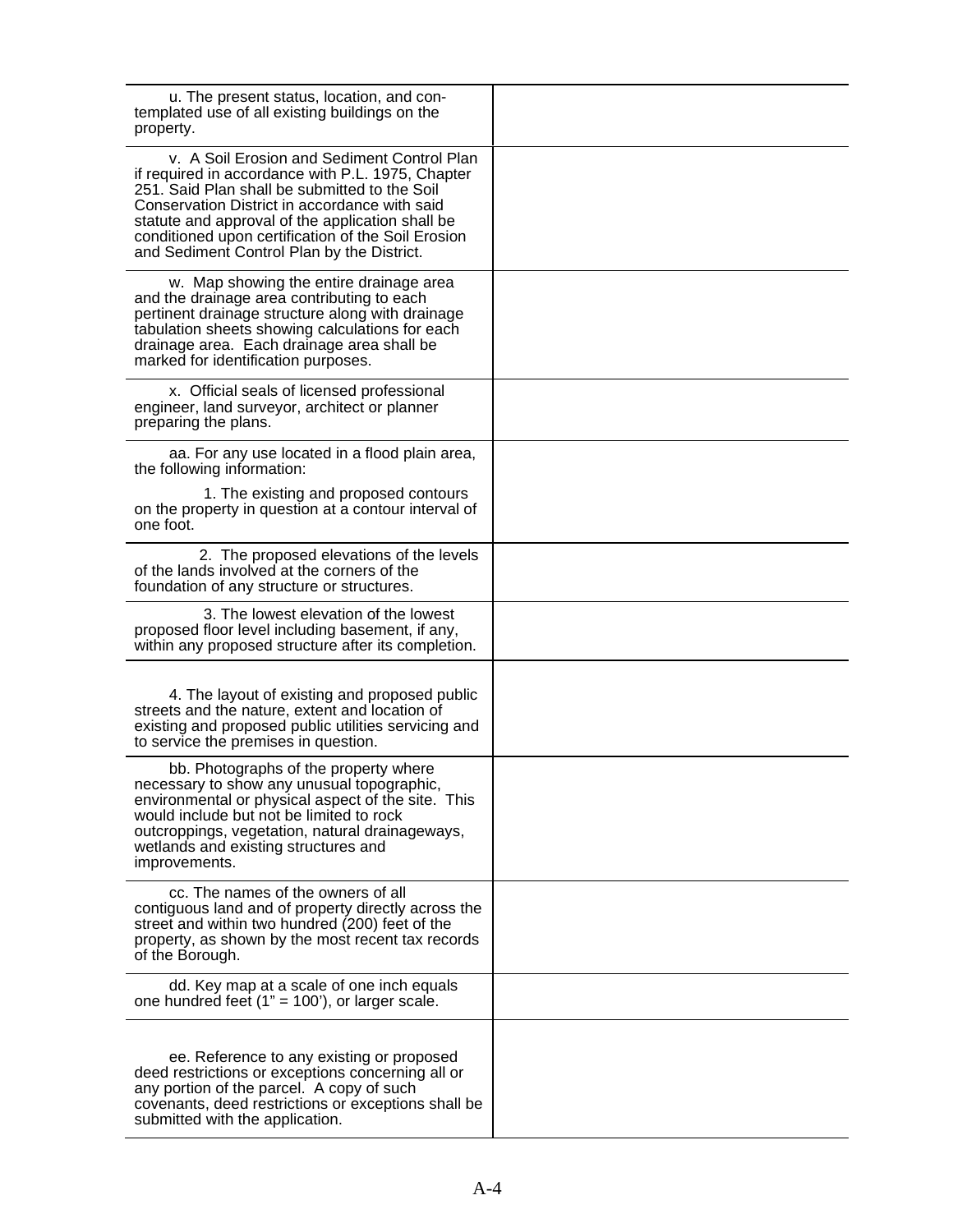| ff. All areas dedicated or proposed for public<br>use within 200 feet of the property based on the<br>Borough's Official Map.                                                                                                                                                                                                                                                                       |  |
|-----------------------------------------------------------------------------------------------------------------------------------------------------------------------------------------------------------------------------------------------------------------------------------------------------------------------------------------------------------------------------------------------------|--|
| gg. Boundaries of any floodways, flood<br>hazard areas or other areas subject to flooding or<br>storm overflows. Said boundaries shall be drawn<br>pursuant to the Floodplain and Watercourse<br>Ordinance, 13-4.                                                                                                                                                                                   |  |
| hh. Location of existing rock outcroppings,<br>high points, depressions, vegetation, wooded<br>areas and other significant existing features.                                                                                                                                                                                                                                                       |  |
| ii. Trees of five inches or over in caliper shall<br>be specifically located and identified. Any<br>proposed change of such natural features shall be<br>specifically noted.                                                                                                                                                                                                                        |  |
| jj. Location of all existing bridges, culverts,<br>storm sewers, septic systems, sanitary sewers,<br>water, fire protection, electric and telephone lines,<br>both above and below ground, and poles, gas and<br>underground heating systems, pipe lines, artesian<br>wells and other manmade features. Dimensions,<br>grades and flow direction for culverts and sewers<br>shall also be provided. |  |
| kk. Location of all existing streets and<br>highways on or adjacent to the property affected,<br>including names, right-of-way width, pavement<br>width, curb-to-curb width.                                                                                                                                                                                                                        |  |
| II. Location of all historical or architecturally<br>significant properties within 300 feet of the<br>property.                                                                                                                                                                                                                                                                                     |  |
| mm. Copies of any proposed deed<br>restrictions or covenants.                                                                                                                                                                                                                                                                                                                                       |  |
| nn. Where applicable, the method by which<br>any open space or common open space area or<br>commonly held building or structure is to be<br>owned and maintained.                                                                                                                                                                                                                                   |  |
| oo. If applicable, development stages for the<br>proposal.                                                                                                                                                                                                                                                                                                                                          |  |
| pp. The Approving Authority may require<br>other specific data. This data may include but is<br>not limited to geologic information, water yields,<br>flood data, environmental information, traffic<br>counts, road capacities, market or economic<br>information, and similar material.                                                                                                           |  |
| qq. The location, design, and size of any on-<br>or off-site pedestrian parks and bicycle pathways,<br>open space, common open space, plazas and<br>recreation areas, bridle paths or any other public<br>use areas.                                                                                                                                                                                |  |
| rr. The location and design of the proposed<br>buffer areas, screening, landscaping and planting,<br>including a planting plan and a schedule of plant<br>materials. The plan shall identify existing and                                                                                                                                                                                           |  |